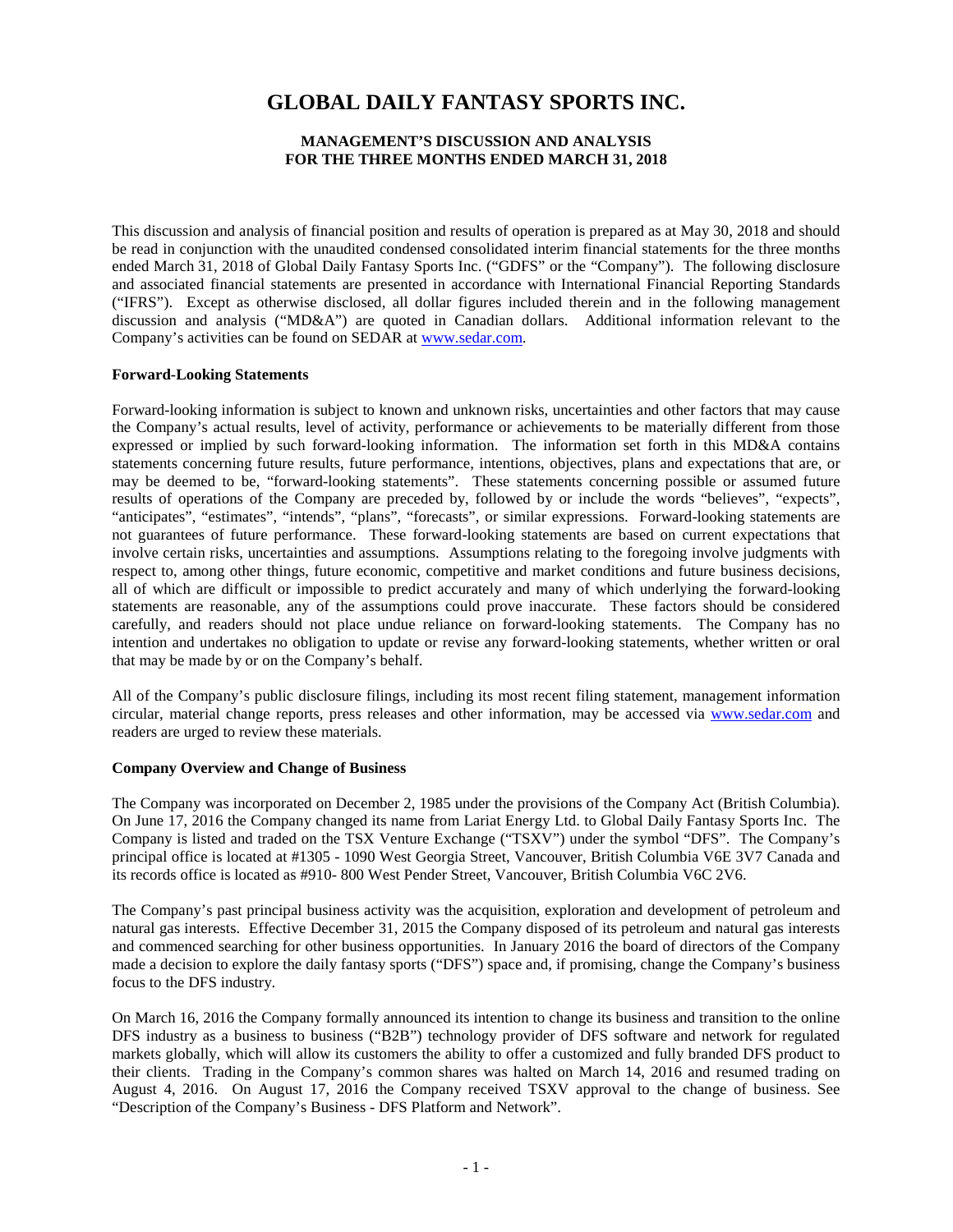In July and August 2016 the Company completed a non-brokered financing of 20,000,000 units to raise \$2,000,000. Subsequently the Company also agreed to conduct a non-brokered private placement of 15,000,000 units to raise \$6,000,000. See "Results of Operations - Financing Activities".

On May 11, 2017 the Company purchased the operating assets of Mondogoal Limited ("Mondogoal") for DFS operations to be conducted in Italy. See "Description of the Company's Business - Mondogoal Acquisition".

In December 2017 the Company launched its new DFS software platform with its customers in Italy.

## **Description of the Company's Business**

The Company is a B2B technology provider of DFS software and network, which enables its licensed customers to offer a customized and fully branded DFS Product to their end users. DFS is an accelerated variant of traditional Fantasy Sports Games that are conducted over shorter periods, such as a weekly or daily competition, as opposed to those that are played across an entire season, and is one of the fastest growing segments of the fantasy sports industry today.

The Company's target customers includes gaming operators, such as sports books, land-based groups, media companies, big database groups and other operators who wish to quickly and easily break into the DFS industry with a customized software solution. The Company allows its customers to seamlessly integrate into its DFS Product thereby allowing their individual end users easy access to a variety of DFS contests and content. The Company's customers have the option to offer ring-fenced (internal) contests for their own database and/or where possible, join networked contests with other customers.

The Company's revenue is be derived from a number of sources. First is set-up and customization fees for customers to integrate into the DFS Product. Second is tournament or license fees, which is an agreed percentage of a predetermined prize pool or contest. Third will be fees for managed services which will include hosting and bandwidth, customer and technical support, scheduling contests both for ring-fenced or networked events, marketing support, sports feed and a host of other services the Company offers to its customers.

The online gaming industry is heavily regulated and thus the Company only provides its product to customers who hold an appropriate gambling license. The Company's initial target markets are Europe, Asia and Latin America.

# *Daily Fantasy Sports*

DFS is a subset of year long Fantasy Sport Games. As with traditional fantasy sports games, site end users compete against others by building a team of professional athletes from a particular league or competition and earn points based on the actual statistical performance of the players in real-world competitions. DFS are an accelerated variant of traditional Fantasy Sports Games that are conducted over short-term periods, such as a week or single day of competition, as opposed to those that are played across an entire season. DFS are structured in the form of competitions referred to as a contest, where site end users pay an entry fee in order to participate, and build a team of athletes in a certain sport while complying with different contest rules. Depending on the overall performance of the athletes selected, site end users may win a share of a pre-determined prize pool.

### *Principal Products and Services*

The Company's platform is a multi-tenant B2B gateway, which allows its customers to offer their end users the DFS Product. The DFS Product is built with a mobile first philosophy that allows for seamless integration at the customer level without having to share/compromise any sensitive end user data. Joining the Company's network allows customers to capitalize on a mature infrastructure with shared liquidity, without conflict of interest and built specifically for regulated market environments.

As a true B2B global network, the Company offers a SaaS product that is a turn-key solution for sportsbook operators, land-based operators, media groups, big database groups and other operators to break into the DFS industry, without having to incur large upfront costs to monetize this new business and add incremental revenue.

The Company's online offering is designed for gaming operators worldwide. The platform integrates into a gaming operator's website, where the DFS Product will be immediately available to the end users. The end user will easily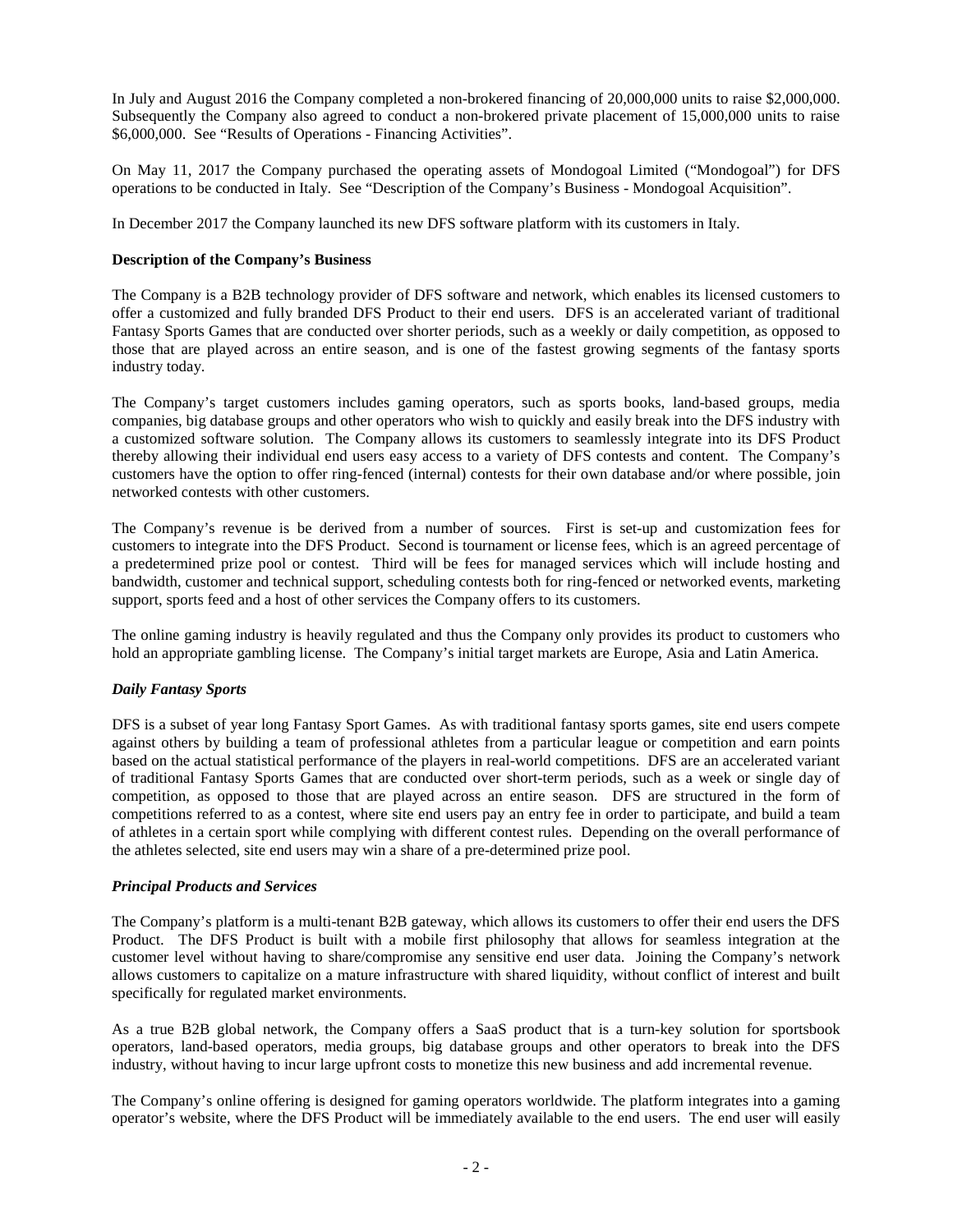be able to access the DFS Product using any modern browser via a desktop or mobile device. This allows any customer end-user the ability to access the content from any device accessible to him or her, with the benefit that a user can pause and transition the experience across any number of devices. While the end user accesses the offering through an operator's website, the Company maintains and operates the platform to ensure a safe and secure ecosystem without conflict of interest. More information about the Company's objectives, product offering and software can be found at [www.gdfsi.com.](http://www.gdfsi.com/)

The networked nature of the online product offering combined with the unique features of the platform will allow end users of different operators, at the operator's discretion, to compete against each other. By combining the player base of the operators, each player has access to contests that are appropriate to his or her skill level and risk tolerance.

DFS contests are currently offered in European football leagues, with golf and basketball in development.

# *Product Development*

Effective May 12, 2016, the Company and Bellwether Technologies, Inc. ("Bellwether") entered into an agreement (the "Bellwether Agreement") pursuant to which Bellwether:

- (i) granted the Company a perpetual license for a software platform (the "Bellwether Platform License"); and
- (ii) agreed to build and integrate a proprietary software (the "DFS Product") onto the Bellwether Platform for commercial use; and
- (iii) agreed to provide maintenance and support for the Bellwether Platform and the DFS Product for an initial term of two years, subject to extension for an additional three-year period.

The development of the DFS Product has occurred over the following four stages:

- (i) Phase I DFS Product development;
- (ii) Phase II internal (Alpha) testing of the DFS Product;
- (iii) Phase III Beta Testing of the DFS Product with a select group of gamers on the third-party platform using a non-public version of the third-party network; and
- (iv) Phase IV DFS Product launch: Date of First Use.

In consideration for the Bellwether Platform License, the Company agreed to pay Bellwether a one-time license fee of US \$400,000, of which US \$150,000 (\$194,685) was paid on May 26, 2017 and US \$250,000 was due upon the completion and sign-off by the Company of the Phase III - Beta Testing of the DFS Product and receipt of all documentation of the DFS Product and Bellwether Platform License, this was paid in January 2018. As at March 31, 2018 the Company has paid Bellwether development fees totaling \$2,147,972 in connection with the development of the DFS Product. See also "DFS Platform and Network and Update".

The Product was launched with our two Italian clients in December 2017.

# *Distribution Methods*

The Company's products and services are distributed through the Internet via mobile and desktop, which may provide customers/network partners with advantages over traditional offline gaming competitors, including global reach and additional mobility, a reduced cost base, 24/7/365 access, greater levels of player liquidity and enhanced innovation with respect to contest offerings and technology.

# *Principal Markets and Restricted Markets*

The Company will operate in markets worldwide and only provide its product to customers who hold an appropriate gambling license. The Company plans to have a global presence with an initial focus to partner with gaming operators in the United Kingdom/European Union, Latin America, and Asia. The management of the Company believes that these markets are underdeveloped and potential for growth exists. Additional opportunities for expansion may exist across Europe, Australia, and India if the Company develops sports and contest offerings that are localized for those respective regions.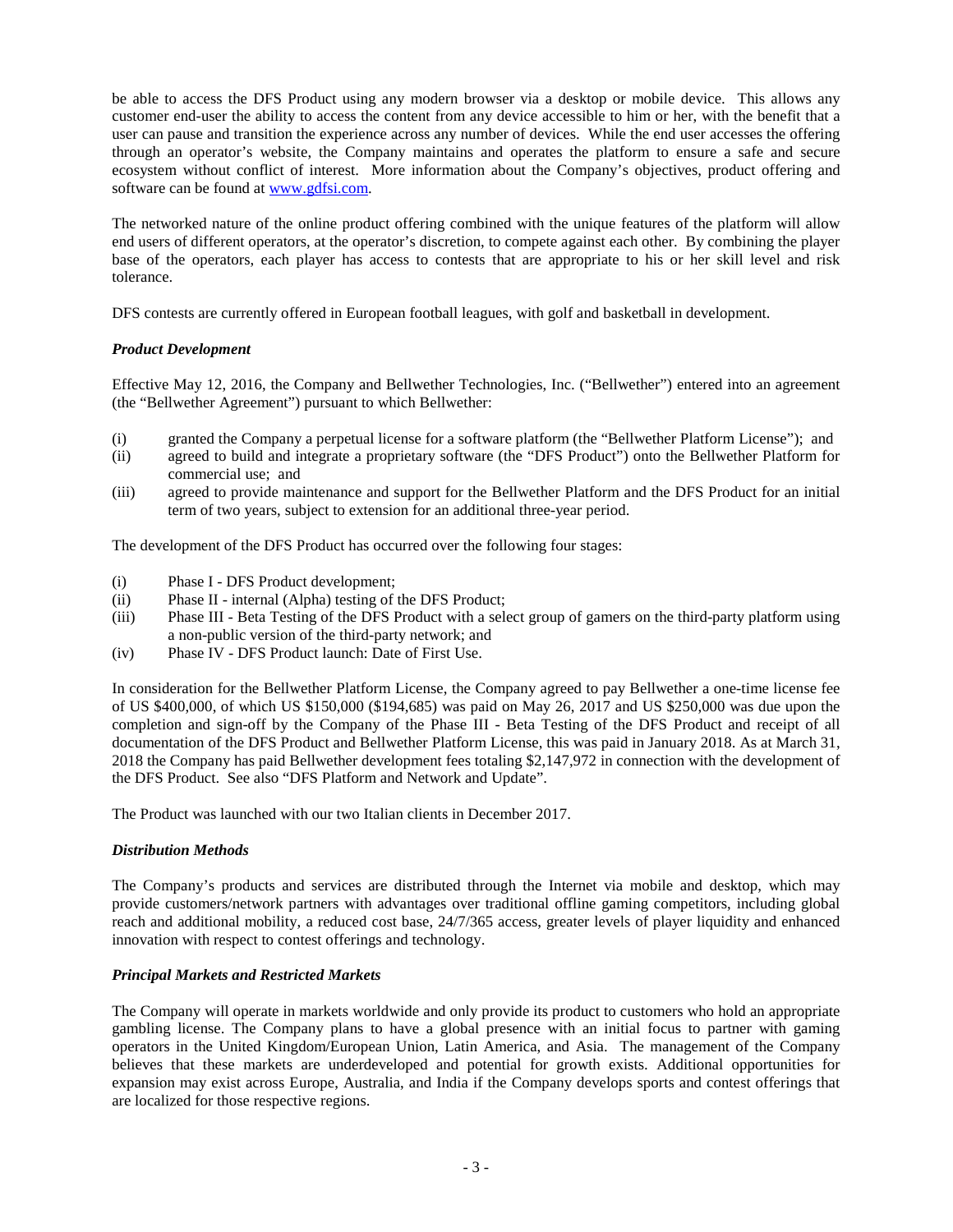# *Marketing Plans and Strategies*

The DFS industry is in its infancy and just beginning to take shape in Europe and other markets outside of North America. As the Company's focus will be building a B2B platform and network, it will benefit from the focus of consumer facing platforms. Central to the Company's marketing strategy is to align with key distribution partners in its target markets. These distribution partners will have relationships and access to potential target customers. The Company intends to leverage their customer databases and will not have to invest marketing dollars to acquire end users of the DFS Product. On May 31, 2016 the Company entered into an agreement (the "NYX Agreement") with NYX Digital Gaming (USA), LLC ("NYX"), a wholly owned subsidiary of NYX Gaming Group Limited. The NYX Agreement establishes a strategic relationship between the Company and NYX to develop and distribute the DFS Product on NYX's proprietary platform (the "OGS Platform") and NYX's customer base (the "OGS Network") to NYX clients worldwide.

Under the NYX Agreement:

- (i) the Company and NYX are co-operating in the development of the DFS Product; and
- (ii) NYX granted the Company an exclusive, irrevocable, non-transferable (except to an affiliate or a third party non-competitor of NYX) worldwide right to distribute the DFS Product on the OGS Network (the "Network Distribution Rights"); and
- (iii) NYX granted the Company an exclusive, irrevocable, non sub-licensable and nontransferable (except to an affiliate or a third party non-competitor of NYX) worldwide license to use and exploit the OGS Platform and to use, display, install, copy and create derivative works or otherwise exploit the OGS Platform in connection with the distribution of the DFS Product on the OGS Network (the "OGS License"); and
- (iv) NYX agreed to offer and promote the DFS Product to its current and future customer base as its sole daily fantasy sports solution and to use its sales and marketing teams to maximize commercial exploitation of the DFS Product throughout the OGS Network.

In consideration for the Network Distribution Rights and the OGS License, the Company has paid NYX a total of \$322,663 (US \$250,000).

The Company must also make a payment of US \$250,000 to NYX upon the commercial launch of the DFS Product on the OGS Platform and the OGS Network. In addition, the Company will pay to NYX a monthly royalty payment for clients through the OGS Network with some minimum guarantees after the product is launched.

The Company's obligation to remit the applicable DFS Royalty will begin 30 days after the commercial launch of the DFS Product on the OGS Platform and the OGS Network. The term of the NYX Agreement is five years from the commercial launch of the DFS Product on the OGS Platform and the OGS Network, which initial term may be renewed by the Company on written notice to NYX for an additional five-year period.

NYX Gaming Group Limited was purchased by Scientific Games Corporation (NASDAQ: SGMS) in January 2018; Scientific Games is a global leader in technology-based gaming systems, table games, table products and instant games, and a leader in products, services and content for gaming, lottery and interactive gaming markets. Scientific Games combined the acquired company with its own online B2B gaming division to create a new division SG Digital.

In the short-term, the Company will build its marketing campaign by attending industry conferences, using direct sales tactics, utilizing a multi-pronged search engine optimization strategy, developing its website, utilizing print advertisements in trade magazines and connecting and networking with new third party platform relationships.

# *Mondogoal Acquisition*

On May 26, 2017 the Company announced that, effective May 11, 2017, the Company entered into an asset purchase agreement (the "Mondogoal Purchase") with Mondogoal whereby the Company purchased Mondogoal's operating assets consisting of intellectual property, trademarks and client contracts (the "Purchased Assets") for the Company's DFS B2B operations to be conducted in Italy. The purchase price for the Purchased Assets is:

(i) US \$275,000, of which the Company has paid US \$247,500 and the remaining US \$27,500 hold-back is outstanding; and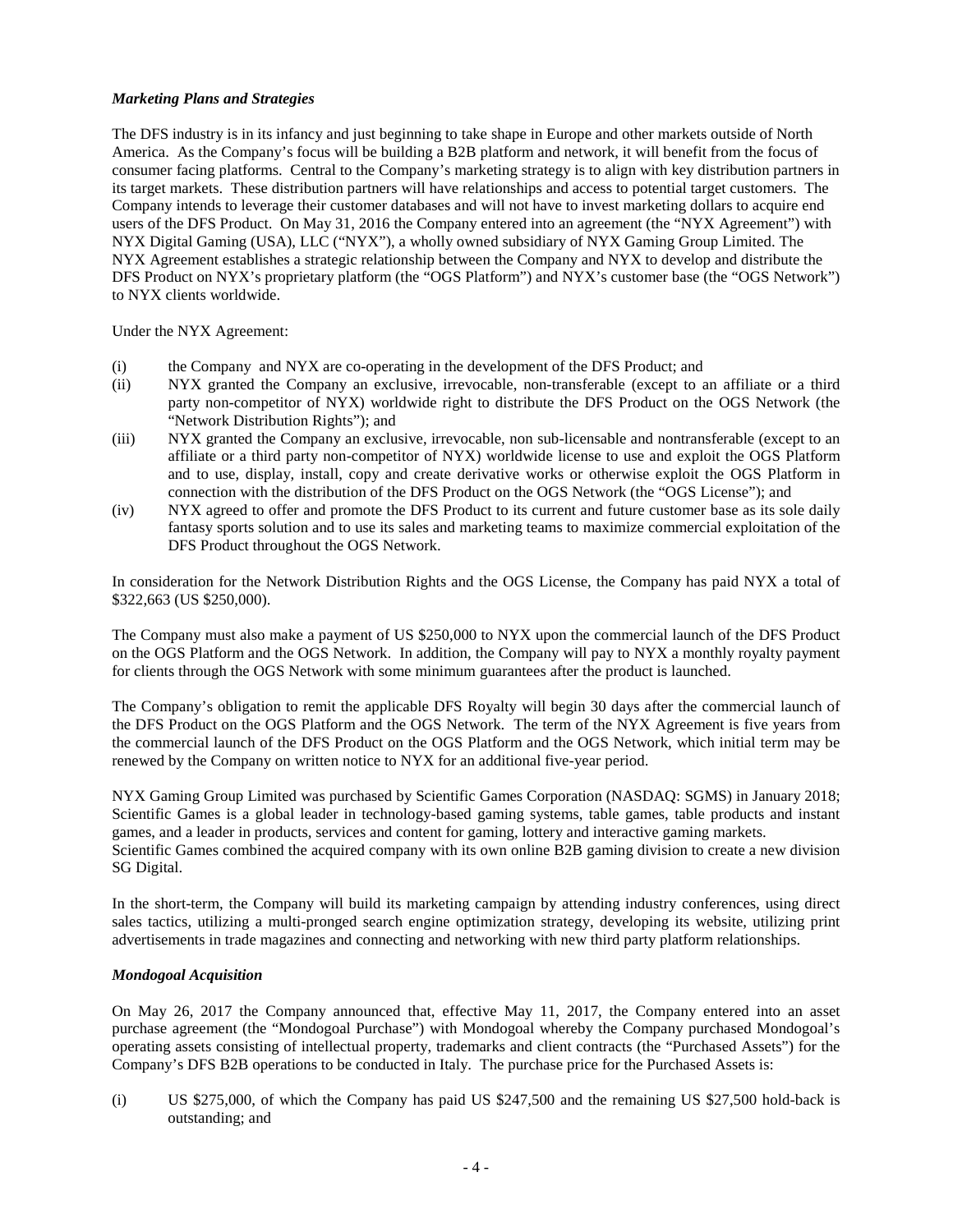(ii) issuance of common shares of the Company (the "Earn-out Shares"), the number of which will be determined on the anniversary of each of the next three years, having a value equal to the net gaming revenues derived from the Purchased Assets, and subject to a maximum of US \$300,000 in Earn-out Shares. All share issuances are subject to TSXV approvals.

Mondogoal was a leader in daily fantasy sports in the Italian market. Mondogoal's blue chip client base included Lottomatica Scommesse S.r.l. and Sisal Entertainment S.p.a. two of the largest gaming brands in Italy. The Company also announced, as part of the transaction, it has secured new licensing agreements with both Italian operators for an additional two-year term.

# *Competition*

The Internet media, entertainment, fantasy sports, and i-gaming industry are highly competitive.

European consumer facing operators (B2C) such as Oulala, PlayOn, and Fanteam (Scout Gaming), who have entered the marketplace within the last 24 months, are all relatively new to DFS. Recently some of these brands are trying to pivot and add white label operators (B2B) to their strategy to enhance their business model. Building out a true, DFS network of B2B gaming operators and product features is the essence of what makes the Company's model unique in the European gaming market. The Company believes that its management, with their fantasy sports experience and distribution relationships, puts the Company in a strong position for future growth.

## *Proprietary Protections*

The Company owns 100% of the DFS Product. The Company will rely on a combination of patent, trademark, copyright and trade secret laws, as well as confidentiality agreements and technical measures to protect its proprietary rights.

## *Regulatory Matters*

The Company has received a B2B skilled gaming license from the Malta Gaming Authority ("MGA") on April 6, 2018, enabling it to provide its Product to licensed customers in other jurisdictions. On Nov 17, 2017 the Company received its UK gaming license. The license entitles the company to manufacture, supply, install and adapt gambling software for electronic devices or websites in a network setting.

On August 10, 2017, the Company received Gaming Laboratories International ("GLI") certification for its DFS platform for Italy and the United Kingdom. The GLI certification covers both the Company's sports offerings of European Football and European and PGA Golf and provided the necessary accreditation required to launch the Company's platform in Italy and in the UK.

# **DFS Platform and Network Update**

In December 2017 the Company completed the integration of the DFS product into its Italian facing customers, Lottomatica and Sisal and the product went live with an Italian facing network. It provides the following competitive advantages to the industry poised to grow outside of North America:

- Enables multiple operators to join a network as regulation permits to share liquidity; and
- enables operators the option to offer its clients entry into ring-fenced contests or network wide contests for enhanced liquidity and prize pools; and
- uniquely designed guided custom lobby experience will ensure players easy access to enter contests and maximize customer retention; and
- specifically designed games such as the "pick em" contest will give the casual new user unprecedented ease of entry in new emerging markets; and
- platform architecture has been designed to scale; and
- proprietary skill matching algorithm for head to head matches to promote a healthy game economy; and
- mobile accessible on Android and iOS.

With the combination of the MGA license received April 6, 2018 and the UK gaming license received August 10, 2017, the Company is now in a position to partner with licensed operators and launch a dotcom network for all other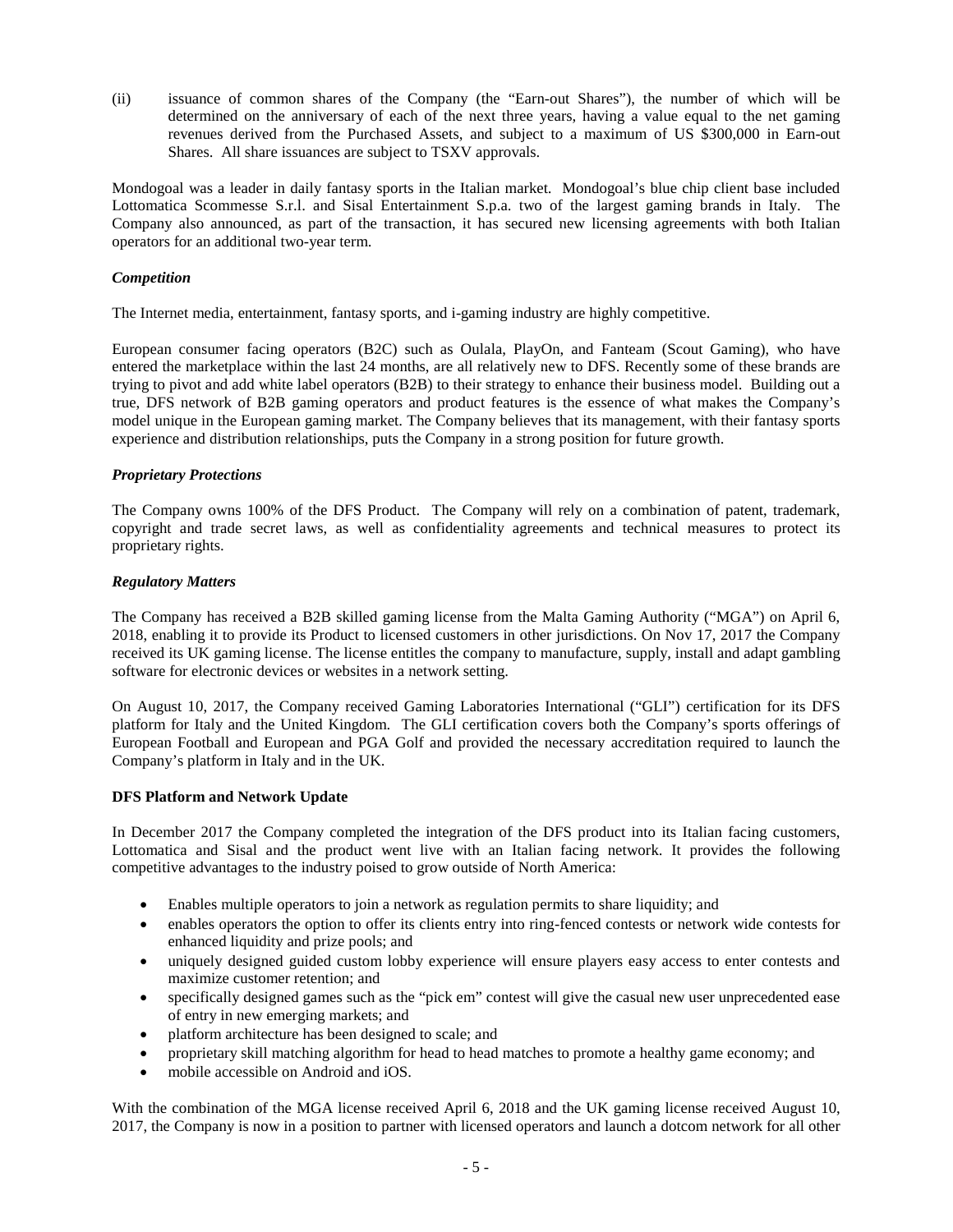markets not requiring a specific license. The Company's expectation is to launch this network Q3 2018 but ultimately will be determined by customer agreements and integration into the dotcom network.

## **Selected Financial Data**

The following selected financial information is derived from the unaudited condensed consolidated interim financial statements of the Company prepared in accordance with IFRS.

|                                                   | <b>Fiscal 2018</b> | <b>Fiscal 2017</b>  |            |                 | <b>Fiscal 2016</b> |            |            |            |
|---------------------------------------------------|--------------------|---------------------|------------|-----------------|--------------------|------------|------------|------------|
|                                                   | Mar. 31/18         | Dec. 31/17          | Sep. 30/17 | Jun. 30/17<br>ъ | Mar. 31/17         | Dec. 31/16 | Sep. 30/16 | Jun. 30/16 |
| <b>Operations:</b>                                |                    |                     |            |                 |                    |            |            |            |
| Revenue, net of royalties                         | 11,114             | 9,890               | 36,039     | Nil             | Nil                | Nil        | Nil        | Nil        |
| Expenses                                          | (1,173,566)        | (676, 796)          | (578, 287) | (550, 081)      | (515, 854)         | 405,610    | 216,748    | 172,201    |
| Other items                                       | (56, 163)          | 12,762              | 8,083      | 2,848           | 15,736             | 9,005      | 3,809      | (5,771)    |
| Net loss                                          | (1,218,615)        | (654.033)           | (534, 165) | (547, 233)      | (500, 118)         | (396, 605) | (212,939)  | (177, 972) |
| Basic and diluted loss                            |                    |                     |            |                 |                    |            |            |            |
| per share                                         | (0.03)             | (0.01)              | (0.01)     | (0.01)          | (0.01)             | (0.00)     | (0.01)     | (0.01)     |
| Dividends per share                               | Nil                | Nil                 | Nil        | Nil             | Nil                | Nil        | Nil        | Nil        |
| <b>Statement of</b><br><b>Financial Position:</b> |                    |                     |            |                 |                    |            |            |            |
| Working capital                                   |                    | 813,264 1,742,630   | 2,980,616  | 3,982,504       | 4,987,495          | 5,739,147  | 5,501,101  | 453,988    |
| Total assets                                      |                    | 4,670,144 5,982,574 | 5,231,165  | 6,385,919       | 6,820,534          | 7,346,791  | 6,738,784  | 1,458,403  |
| Total long-term liabilities                       | Nil                | Nil                 | Nil        | Nil             | Nil                | Nil        | Nil        | Nil        |

# **Results of Operations**

# *Three Months Ended March 31, 2018 Compared to Three Months Ended December 31, 2017*

### *Operations*

During the three months ended March 31, 2018 ("Q1/2018") the Company reported a net loss of \$1,218,615 (\$0.02 per share), compared to a net loss of \$654,033 (\$0.01 per share) for the three months ended December 31, 2017 (" $Q4/2017$ "). The \$564,583 increase in loss during  $Q1/2018$  is primarily attributed to:

- (i) Professional and technical support fees increased by \$239,122 in Q1/2018 to \$358,472 (Q4/2017 \$95,080), as fees that were previously capitalized as part of the development of the DFS platform are now being expensed as the criteria for capitalization is no longer being met, as the effort now shifts to enhancements, customer integrations and bug fixing; and
- (ii) intangible asset amortization increased by \$96,846 to \$145,272 (Q4/2017 \$48,426) as the Company's new DFS product went live in December 2017 and the Q4/2017 figure only included the portion of the month of December 2017 that it was live for and in  $Q1/2018$  the amortization is for the entire period; and
- (iii) management and director compensation increased by \$69,280 in Q1/2018 to \$139,889, (Q4/2017 \$72,280) as expenses that were previously capitalized as part of the development of the DFS platform are now being expensed as the criteria for capitalization is no longer being met, as the effort now shifts to enhancements, customer integrations and bug fixing; and
- (iv) salaries and benefits increased by \$33,789 in  $Q1/2018$  to \$117,037,  $(Q4/2017$  \$83,248) as expenses that were previously capitalized as part of the development of the DFS platform are now being expensed as the criteria for capitalization is no longer being met, as the effort now shifts to enhancements, customer integrations and bug fixing; and
- (v) legal fees increased by \$33,428 to \$41,649 in Q1/2018 (Q4/2017 \$8,221) as additional fees were incurred in relation to the commercial expansion of the business.

These amounts were partially offset by:

(i) license fees decreasing by \$39,729 in  $Q1/2018$  to \$3,877 ( $Q4/2017$  \$43,606), due to timing of license application expenses and their associated technology certification costs; and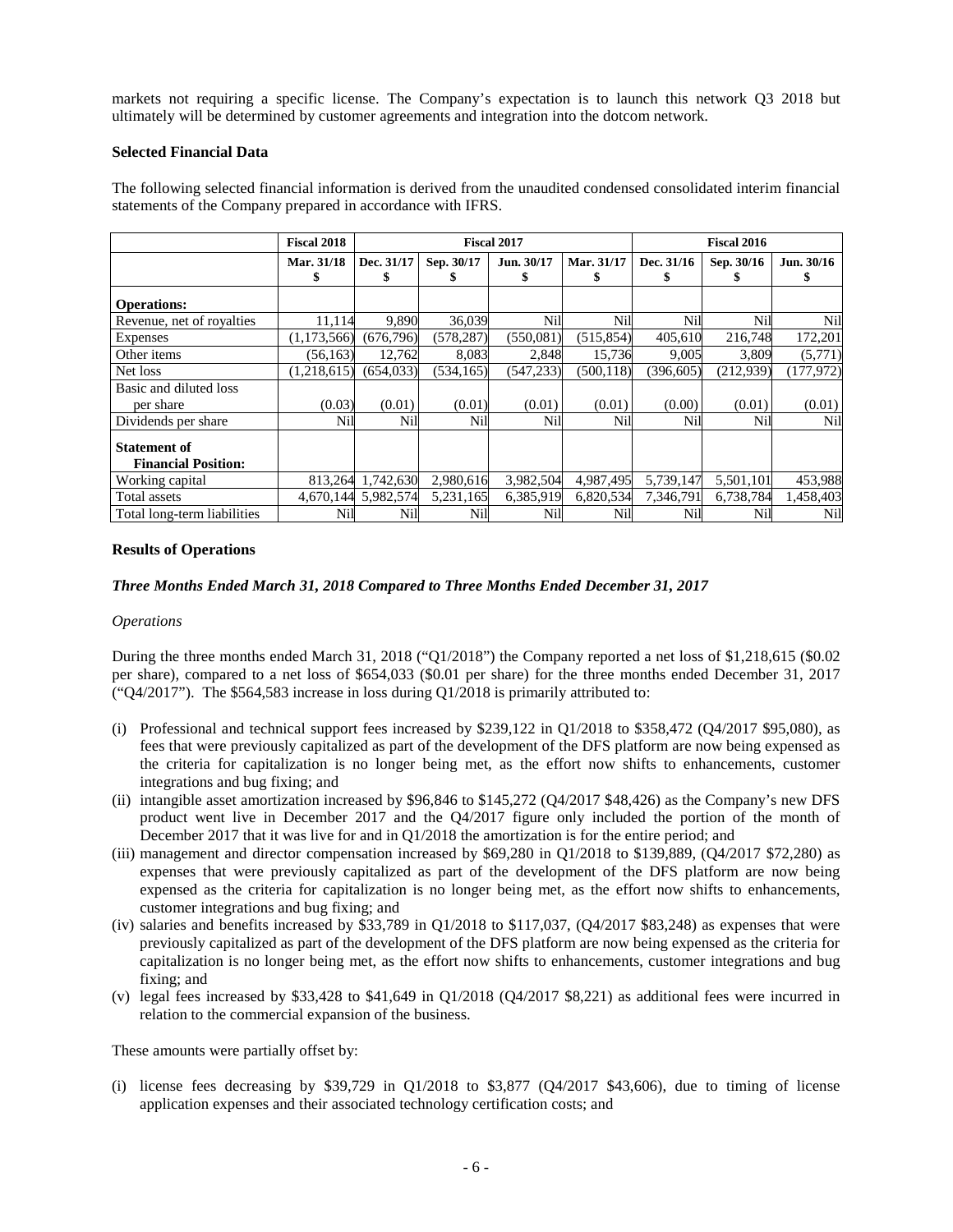(ii) data access fees decreasing by  $$27,457$  in Q1/2018 to  $$55,956$  (Q4/2017 \$83,413), due to the rationalisation of requirements.

## *Three Months Ended March 31, 2018 Compared to Three Months Ended March 31, 2017*

#### *Operations*

During the three months ended March 30, 2018 ("Q1/2018") the Company reported a net operating loss of \$1,162,452 (\$0.02 per share), compared to a net loss of \$515,854 (\$0.01 per share) for the three months ended March 31, 2017 ("Q1/2017"), an increase in operating loss of \$646,598. The increase in loss was mainly due to general and administrative expenses increasing from \$515,854 during Q1/2017 to \$1,173,566 during Q1/2018 as follows:

|                                         |             | Three months ended March 31, |  |
|-----------------------------------------|-------------|------------------------------|--|
|                                         | 2018        | 2017                         |  |
|                                         | \$          | \$                           |  |
| <b>Revenue</b>                          | 11,114      |                              |  |
| <b>Expenses</b>                         |             |                              |  |
| Accounting and administration           | 8,002       | 17,262                       |  |
| Audit                                   | 30,049      | 13,065                       |  |
| Corporate development                   |             | 3,997                        |  |
| Data access fees                        | 55,956      | 23,721                       |  |
| Depreciation                            | 1,118       | 1,522                        |  |
| Intangible amortization                 | 145,273     |                              |  |
| Investment conference                   |             | 6,495                        |  |
| Legal                                   | 41,649      | 50,400                       |  |
| Licenses                                | 3.877       | 10,968                       |  |
| Management and officers compensation    | 139,889     | 106,700                      |  |
| Directors' fees                         | 7<br>25,800 | 10,800                       |  |
| Office                                  | 27,563      | 13,970                       |  |
| Professional and technical support fees | 358,472     | 98,131                       |  |
| Regulatory                              |             | 667                          |  |
| Rent                                    | 29,346      | 28,857                       |  |
| Salaries and benefits                   | 117,037     | 84,674                       |  |
| Share-based compensation                | 142,886     |                              |  |
| Shareholder costs                       |             | 620                          |  |
| Transfer agent                          | 8,990       | 1,673                        |  |
| Travel and related                      | 37,659      | 42,332                       |  |
|                                         | 1,173,566   | 515,854                      |  |
| <b>Operating Loss</b>                   | (1,162,452) | (515, 854)                   |  |

The \$646,598 increase in operating loss during Q1/2018 is primarily attributed to:

- (i) an increase of \$260,341 in professional and technical support fees to \$358,472 in Q1/2018 from \$98,131 in Q1/2017 as the Company has increased resources enabling it to execute its; and
- (ii) the fact that the Company's DFS product was in operation in Q1/2018 and not in Q1/2017 leading to the start of the amortization period for the assets and resulting in an increase of \$145,273 in intangible assets amortization in Q1/2018 from zero in Q1/2017; and
- (iii) an increase of \$32,363 in salaries and benefits from \$84,674 in Q1/2017 to \$117,037 in Q1/2018 as the Company has hired additional people to enable it to execute its go-to-market strategy; and
- (iv) an increase of \$33,189 in management and officers compensation from \$106,700 in Q1/2017 to \$139,889 in Q1/2018 as the Company has hired additional people to enable it to execute its go-to-market strategy; and
- (v) an increase of \$32,235 in data access fees from \$23,721 in Q1/2017 to \$55,956 in Q1/2018 as the Company has incurred additional technology costs to enable its software to go live and also to enable further development an enhancement of the product.

These amounts were partially offset by: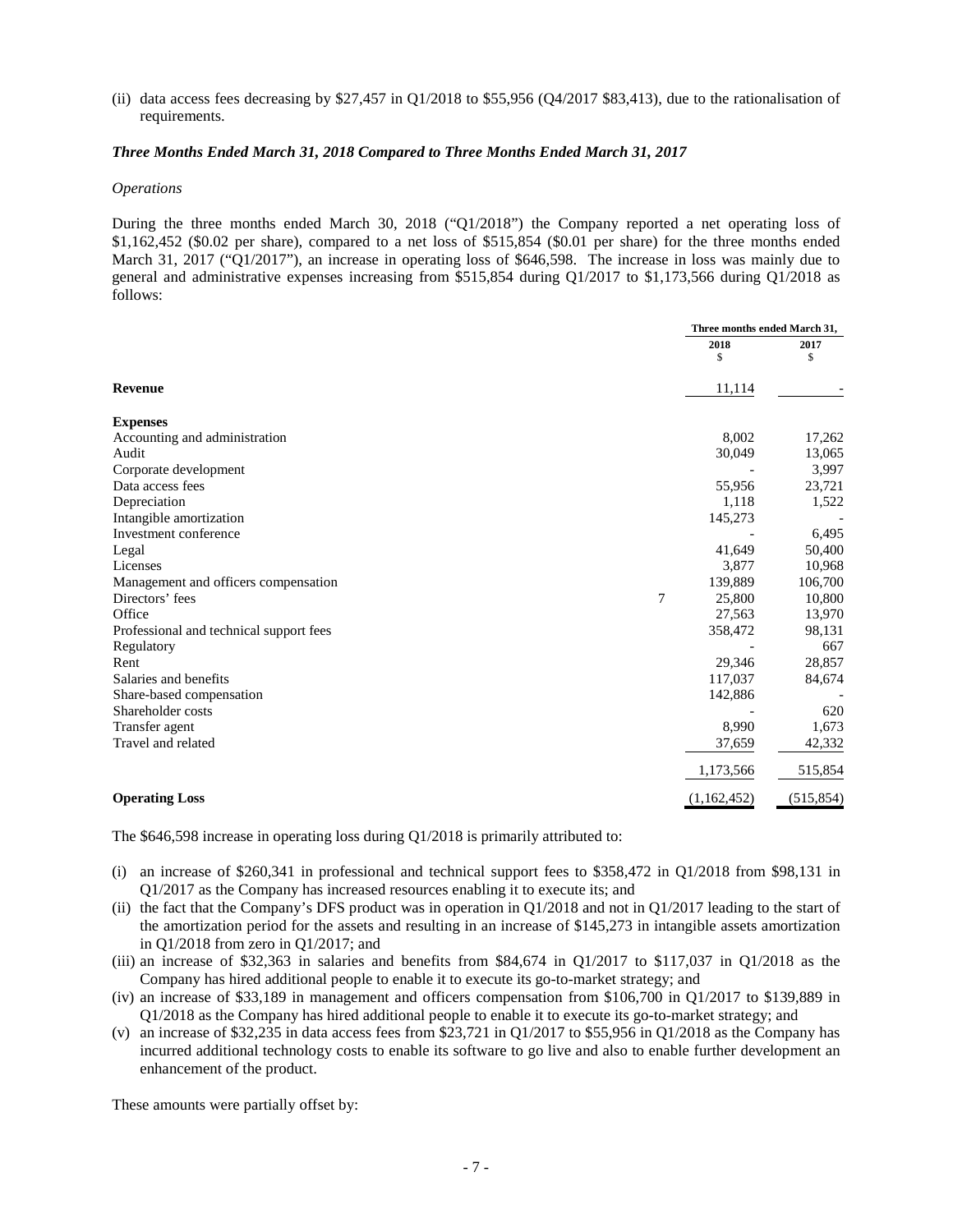- (i) legal fees decreasing by  $$8,751$  in Q1/2018 to  $$41,649$  (Q1/2017 \$50,400), due to timing of commercial activity and associated legal support costs; and
- (vi) a decrease in accounting and administration costs of \$9,260 in  $Q1/2018$  to \$8,002 ( $Q4/2017$  \$17,262), due to some outsourced work being taken in-house.

## *Financing Activities*

The Company did not conduct any equity financings during Q1/2018 or fiscal 2017.

### *Investment Activities*

In Q1/2018 the Company spent a total of \$27 for equipment for its Malta office.

During the Q1/2017 the Company incurred a total of \$319,394 to the development of the DFS Platform, of which \$278,195 was paid to Bellwether and \$41,199 was incurred for internal development costs. See "Description of the Company's Business - Product Development and Marketing Plans and Strategies".

## **Financial Condition / Capital Resources**

During the three months ended March 31, 2018 the Company recorded a loss of \$1,218,615 and, as at March 31, 2018, the Company had an accumulated deficit of \$14,674,205 and working capital of \$813,264 (December 31 2017 - \$1,742,630). Management considers that with the planned fundraising, assuming that it is successful, the Company will have adequate funding to successfully establish future profitable operations.

However, the Company recognizes that the Company's objectives and scope of expenditures may change with ongoing results and, as a result, it may be required to obtain additional financing. While the Company has been successful in securing financing in the past, there can be no assurance that it will be able to do so in the future. If for any reason the Company is unable to continue as a going concern, it could impact the Company's ability to realize assets at their recognized values and to meet its liabilities in the ordinary course of business at the amounts stated in the condensed consolidated interim financial statements.

## **Contractual Commitments**

The Company has lease commitments for office space in Toronto, Canada and Valletta, Malta. The Company also has entered into a license agreement whereby it has agreed to pay monthly fees for access to real-time sports data feed and content.

Estimated contractual payments are as follows:

|              | 2018<br>\$ | $2019 - 2020$<br>\$ | Total<br>\$ |
|--------------|------------|---------------------|-------------|
| Office rent  | 67,244     | 53,280              | 120,524     |
| Data license | 55,131     | 37,329              | 92,460      |
|              | 122,375    | 90,609              | 212,984     |

The Company must make a payment of US \$250,000 to NYX upon the commercial launch of the DFS Product on the OGS Platform and the OGS Network. In addition, the Company will pay to NYX a monthly royalty payment. See also "Description of the Company's Business - Marketing Plans and Strategies".

# **Off-Balance Sheet Arrangements**

The Company has no off-balance sheet arrangements.

# **Proposed Transactions**

The Company has no proposed transactions.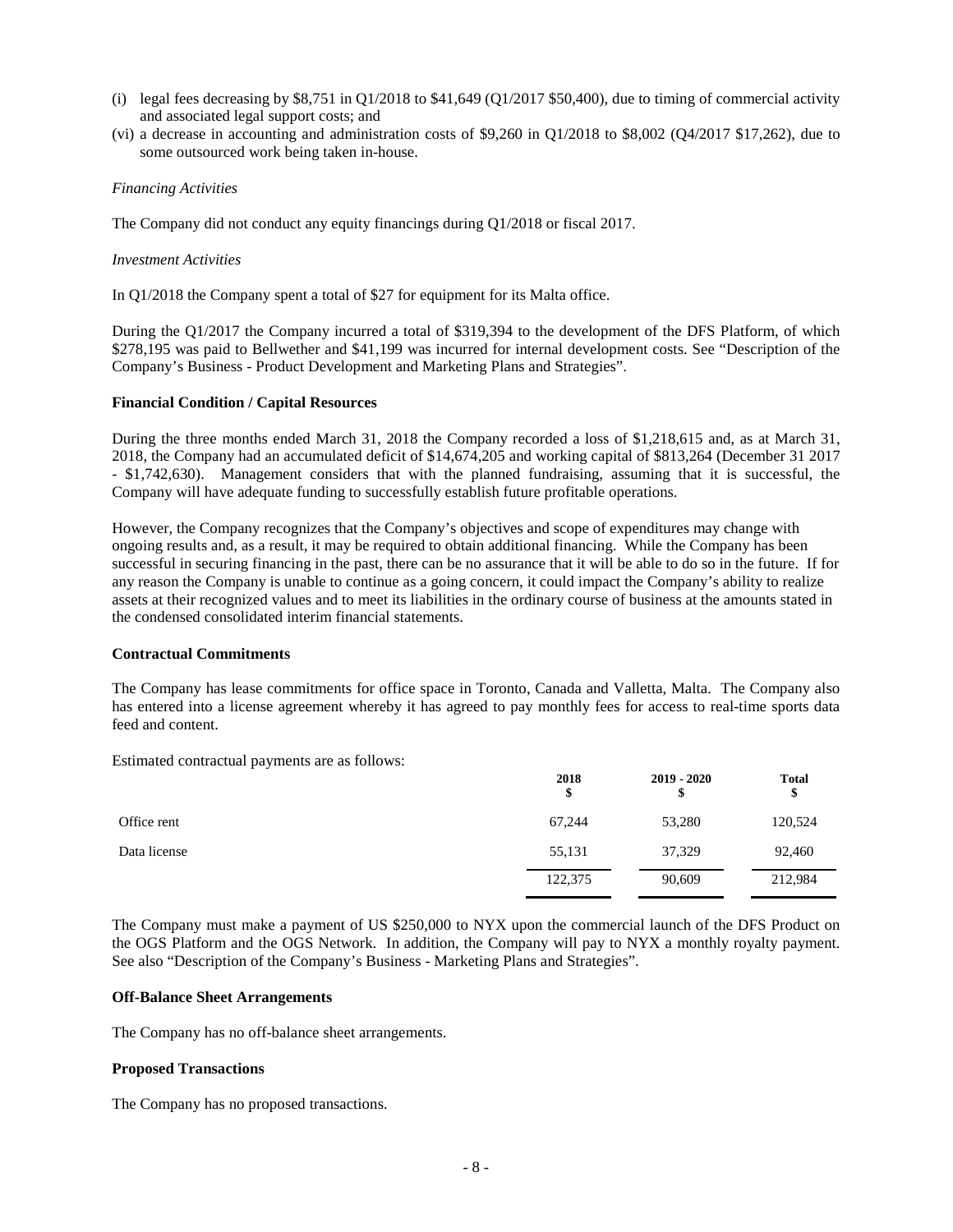## **Changes in Accounting Principles**

The company adopted IFRS 9 – Financial Instruments and IFRS 15 – Revenue from Contracts wit Customers in the three months to March 31, 2018, neither caused a change to the financial statements. A detailed summary of all the Company's significant accounting policies is included in Note 3 to the December 31, 2017 annual consolidated financial statements.

## **Critical Accounting Estimates**

The preparation of financial statements in conformity IFRS requires management to make estimates and assumptions that affect the reported amounts of assets and liabilities and disclosure of contingent assets and liabilities at the date of the financial statements, and the reported amounts of revenues and expenditures during the reporting period. Examples of significant estimates made by management include the determination of property, plant and equipment lives, estimating the fair values of financial instruments, impairment of long-lived assets, reclamation and rehabilitation provisions, valuation allowances for future income tax assets and assumptions used for share-based compensation. Actual results may differ from those estimates.

### **Related Party Transactions and Balances**

#### **Related Party Disclosures**

Transactions with related parties are made in the normal course of business and are measured at the exchange amount, which is the amount of consideration established and agreed to by the related parties.

#### Related Party Disclosures

Transactions with related parties are made in the normal course of business and are measured at the exchange amount, which is the amount of consideration established and agreed to by the related parties.

(a) Transactions with Key Management Personnel

Key management personnel include those persons having authority and responsibility for planning, directing and controlling the activities of the Company as a whole. The Company has determined that key management personnel consists of members of the Company's Board of Directors and its executive officers.

During the three months to March 31, 2018 the Company incurred \$165,689 (2017 - \$117,500) for compensation to directors and officers and/or their related companies. As at March 31, 2018, \$129,241 (2017 - \$26,500) remained unpaid and has been included in accounts payable and accrued liabilities.

(b) Transactions with Other Related Parties

During the three months to March 31, 2018 the Company was charged \$1,025 (2017 - \$10,900) by Chase Management Ltd. ("Chase"), a private corporation owned by a director, for accounting and administration services provided by Chase personnel, excluding the director. As at March 31, 2018, \$Nil (2017 - \$8,900) remained unpaid and had been included in accounts payable and accrued liabilities.

## **Risk Factors**

The Company is a digital entertainment company focused on daily fantasy sports games, social media and advertising and is subject to certain risks. These risks could have a significant impact on the Company's business, revenues, cash flows, earnings financial condition, results of operations and prospects for the future. The following risk factors are not a definitive list of all risk factors associated with the Company's business.

## *Additional Financing*

During the three months ended March 31, 2018 the Company recorded a loss of \$1,218,615 and, as at March 31, 2018, the Company had an accumulated deficit of \$14,674,205 and working capital of \$813,264 (December 31 2017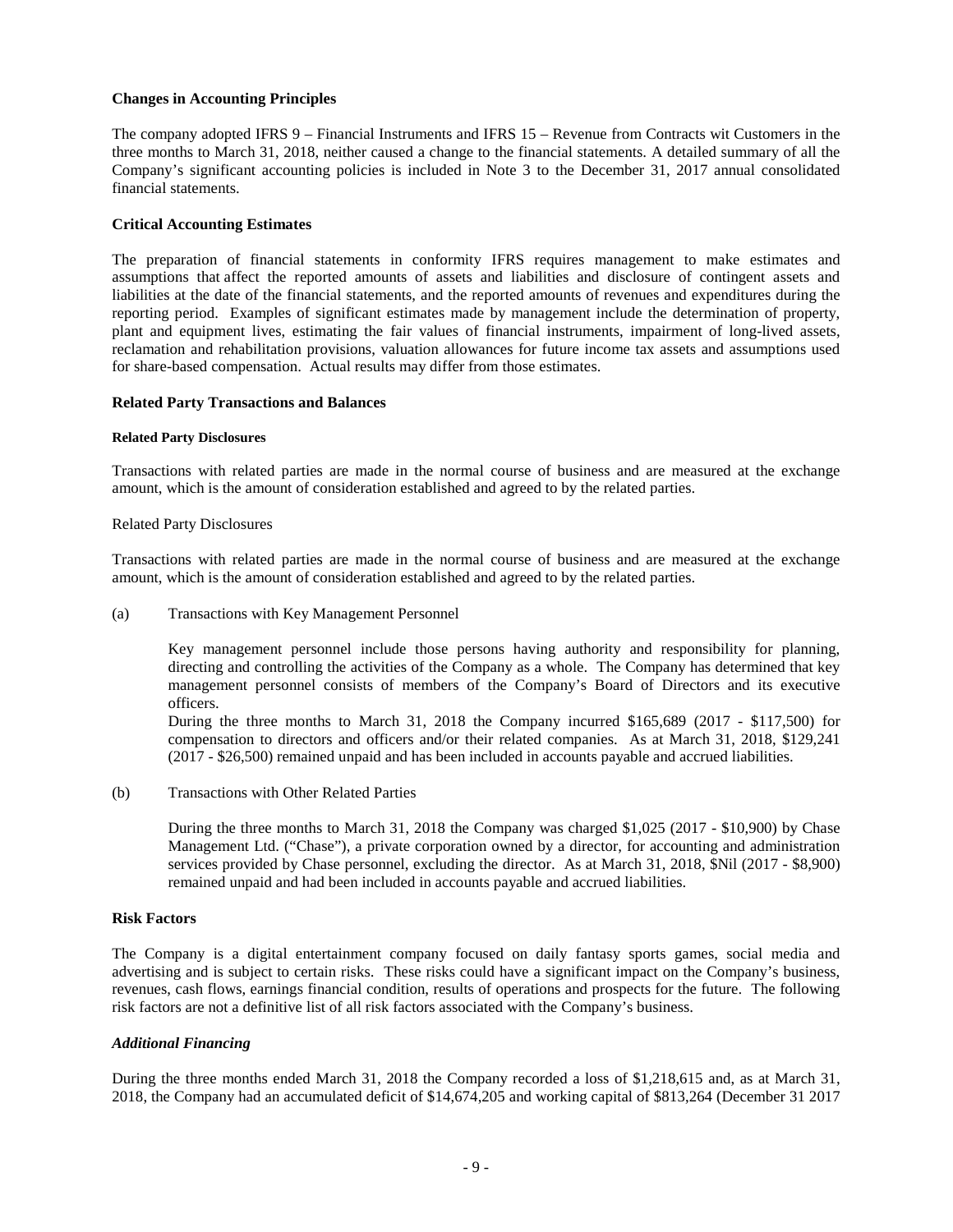- \$1,742,630). Management considers that with the planned fundraising, assuming that it is successful, the Company will have adequate funding to successfully establish future profitable operations.

However, the Company recognizes that the Company's objectives and scope of expenditures may change with ongoing results and, as a result, it may be required to obtain additional financing. While the Company has been successful in securing financing in the past, there can be no assurance that it will be able to do so in the future. If for any reason the Company is unable to continue as a going concern, it could impact the Company's ability to realize assets at their recognized values and to meet its liabilities in the ordinary course of business at the amounts stated in the condensed consolidated interim financial statements.

# *Risks Related to Potential Inability to Protect Proprietary Technology*

To protect its proprietary technology, the Company will rely principally upon copyright and trade secret protection. All proprietary information that can be copyrighted will be marked as such. There can be no assurance that the steps taken by the Company in this regard will be adequate to prevent misappropriation or independent third-party development of the Company's technology. Further, the laws of certain countries in which the Company anticipates licensing its technologies and products do not protect software and intellectual property rights to the same extent as the laws of Canada. The Company will generally not include in its software any mechanism to prevent or inhibit unauthorized use, but the Company will generally require the execution of an agreement that restricts unauthorized copying and use of its products. If unauthorized copying or misuse of its products were to occur, the Company's business and results of operations could be materially adversely affected.

While the disclosure and use of the Company's proprietary technology, know-how and trade secrets will be generally controlled under agreements with the parties involved, there can be no assurance that all confidentiality agreements will be honored, that others will not independently develop similar or superior technology, that disputes will not arise concerning the ownership of intellectual property, or that dissemination of the Company's proprietary technology, know-how and trade secrets will not occur. Further, if an infringement claim is brought against the Company, litigation would be costly and time consuming, but may be necessary to protect its proprietary rights and to defend itself. The Company could incur substantial costs and diversion of management resources in the defense of any claims relating to the proprietary rights of others or in asserting claims against others. If the Company cannot prevent other companies from infringing on its technologies, it may not achieve profitability and an investor may lose his or her investment.

# *Risks Related to Potential Intellectual Property Rights Claims*

Companies in the Internet, technology and media industries own large numbers of patents, copyrights, trademarks and trade secrets and frequently enter into litigation based on allegations of infringement or other violations of intellectual property rights. The Company may be subject to intellectual property rights claims in the future and its technologies may not be able to withstand any third-party claims or rights against their use. Any intellectual property claims, with or without merit, could be time consuming, expensive to litigate or settle and could divert management resources and attention. An adverse determination also could prevent the Company from offering its products and services to others and may require that it procure substitute products or services for these members.

With respect to any intellectual property rights claim, the Company may have to pay damages or stop using technology found to be in violation of a third party's rights. The Company may have to seek a license for the technology, which may not be available on reasonable terms and may significantly increase its operating expenses. The technology also may not be available for license to the Company at all. As a result, the Company may also be required to develop alternative non-infringing technology, which could require significant effort and expense. If the Company cannot license or develop technology for the infringing aspects of its business, it may be forced to limit its product and service offerings and may be unable to compete effectively. Any of these results could harm the Company's brand and prevent the Company from generating sufficient revenue or achieving profitability.

### *Risks Related to Uncertainty of Online Fantasy Sports and Gaming*

Online, social, causal and mobile gaming is a relatively new industry that continues to evolve. The success of this industry and the Company's DFS business will be affected by future developments in social networks, mobile platforms, legal or regulatory developments (such as the passage of new laws or regulations or the extension of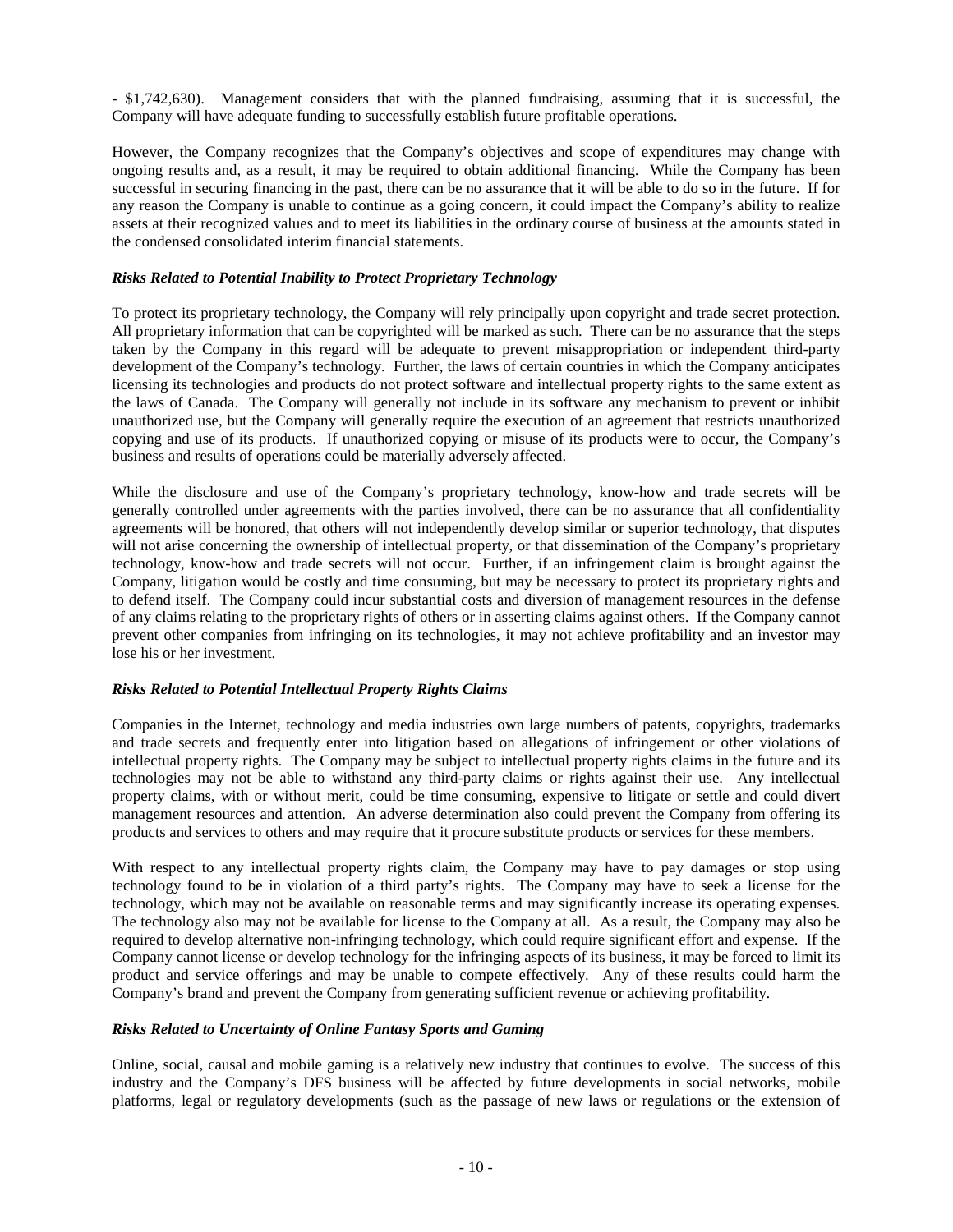existing laws or regulations to fantasy sports and online gaming activities), data privacy laws and regulations, and other factors that the Company is unable to predict and which are beyond the Company's control.

## *Potential Changes in Laws and Regulations Relating to the Resulting Issuer's Business*

Apart from obtaining a gaming license in Malta with the Malta Gaming Authority and a United Kingdom gaming license from the United Kingdom Gambling Commission, the Company does not anticipate requiring any government approvals to carry out its business plan. However further licensing may be required as the Company's business matures and enters new markets globally. Legislation regarding fantasy sports is in a flux and not uniform. Changes in applicable laws or regulations or evolving interpretations of existing law could, in certain circumstances, result in increased compliance costs or capital expenditures, which could affect the Company's profitability, or impede the Company's ability to carry on its business which could affect its revenues.

Changes in existing gaming regulations or industry standards may hinder or prevent the Company from continuing to operate in those jurisdictions where it intends to carry on business, which would harm its operating results and financial condition. In particular, the enactment of unfavorable legislation or government efforts affecting or directed at fantasy sports, such as taxing or attempts to restrict the content or access to fantasy sports products may have a negative impact on the Company's operations. It cannot be assured that the Company will be able to adequately adjust to such potential changes.

Public opinion can also exert a significant influence over the regulation of the fantasy sports. A negative shift in the public's perception of fantasy sports could affect future legislation in individual jurisdictions. Negative public perception could lead to new restrictions on fantasy sports in jurisdictions in which the Company proposes to operate.

# *Risks Related to Potential for Regulations that May be Adopted with Respect to the Internet and Electronic Commerce*

In addition to regulations pertaining to the fantasy sports and gaming industry, the Company may become subject to any number of laws and regulations that may be adopted with respect to the Internet and electronic commerce. New laws and regulations that address issues such as user privacy, pricing, online content regulation, taxation, advertising, intellectual property, information security, and the characteristics and quality of online products and services may be enacted. As well, current laws, which predate or are incompatible with the Internet and electronic commerce, may be applied and enforced in a manner that restricts the electronic commerce market. The application of such pre-existing laws regulating communications or commerce in the context of the Internet and electronic commerce is uncertain. Moreover, it may take years to determine the extent to which existing laws relating to issues such as intellectual property ownership and infringement, libel and personal privacy are applicable to the Internet. The adoption of new laws or regulations relating to the Internet, or particular applications or interpretations of existing laws, could decrease the growth in the use of the Internet, decrease the demand for the Company's DFS Product, increase the Company's cost of doing business or could otherwise have a material adverse effect on the Company's business, revenues, operating results and financial condition.

# *Risks Related to Changing Customer Preferences*

The demands of the Company's customers and the end users of the DFS Product and their preferences will be continually changing. In the gaming industry, there is constant pressure to develop and market new game content and technologically innovative products. The Company's revenues will be dependent on the earning power and life span of its DFS Product. The Company will therefore face increased pressure to design and deploy new successful game content to maintain and increase its revenue and remain competitive. The success of newly introduced technology and products will be dependent on customer acceptance of the Company's products.

As a result of changing consumer preferences, many Internet websites are successfully marketed for a limited period of time. Even if the Company's products become popular, there can be no assurance that any of its DFS Product will continue to be popular for a period of time. The Company's success will be dependent upon its ability to develop new and improved product lines. The Company's failure to introduce new features and product lines and to achieve and sustain market acceptance could result in it being unable to continually meet consumer preferences and generate significant revenues.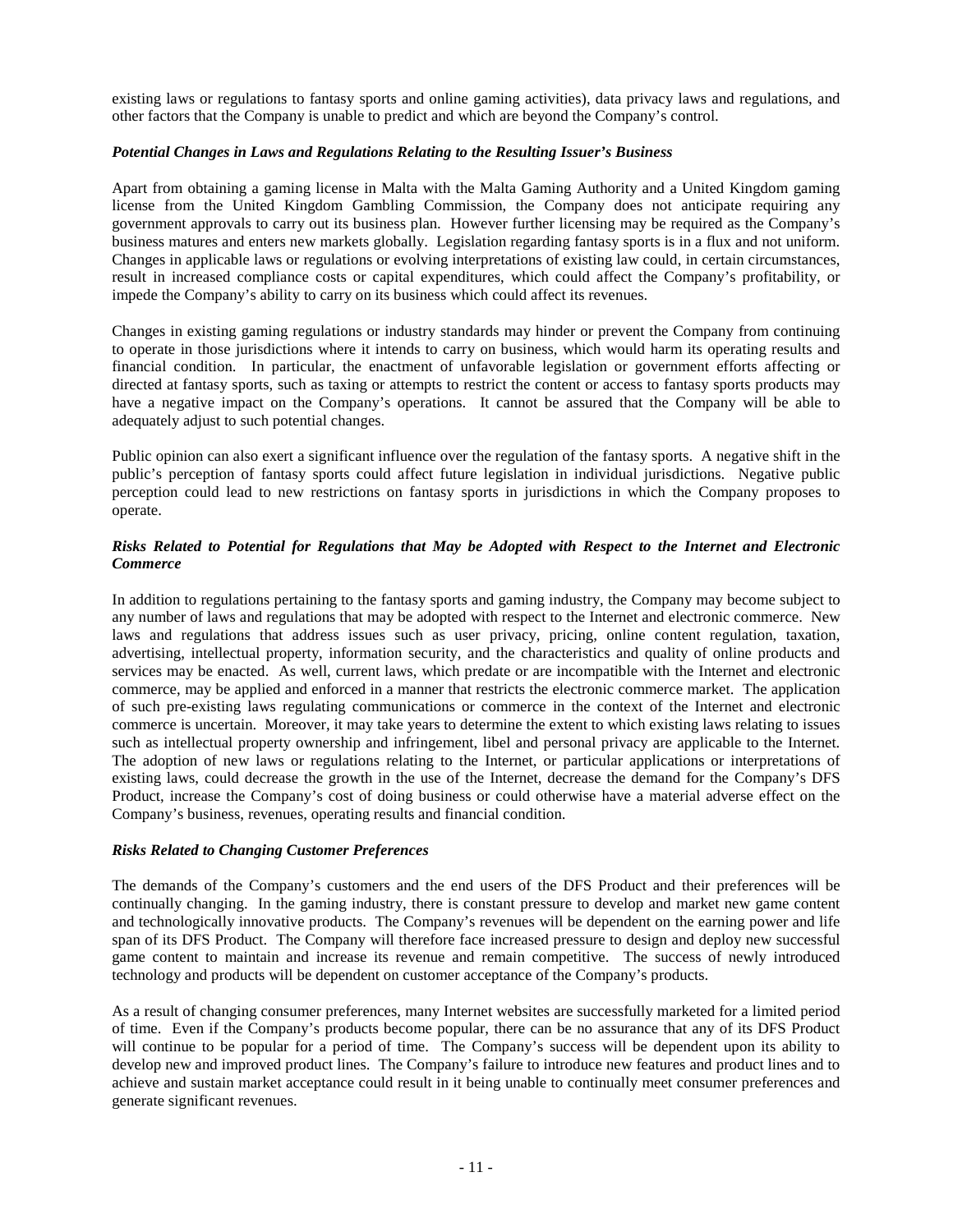# *Competition*

The Internet gaming industry is highly competitive. New competitors may enter the Company's key market areas. If the Company is unable to obtain significant early market presence or it loses market share to its competitors, it will materially affect its results of operations and future prospects.

# *Reliance on Key Personnel and Absence of Key Person Insurance*

The Company's future success will depend heavily upon the continuing services of the members of its senior management team. If one or more of its senior executives or other key personnel are unable or unwilling to continue in their present positions, the Company may not be able to replace them easily or at all, and the Company's business may be disrupted and its financial condition and results of operations may be materially and adversely affected. Competition for senior management and key personnel is intense, the pool of qualified candidates is very limited, and the Company may not be able to retain the services of its senior executives or key personnel, or attract and retain high-quality senior executives or key personnel in the future. It is anticipated that the Company will not initially maintain key man insurance on its senior managers. The loss of the services of its senior management team and employees could result in a disruption of operations that could result in reduced revenues.

## *Reliance on Highly Skilled Personnel*

The Company's performance and future success will depend on the talents and efforts of highly skilled individuals. The Company will need to identify, hire, develop, motivate and retain highly skilled personnel for all areas of its organization. Competition in the software industry for qualified employees is intense. The Company's ability to compete effectively will depend on its ability to attract new employees and to retain and motivate existing employees.

As competition in its industry intensifies, it may be more difficult for the Company to hire, motivate and retain highly skilled personnel. If the Company does not succeed in attracting additional highly skilled personnel or retaining or motivating the existing personnel, it may be unable to grow and effectively generate sufficient revenues and achieve profitability.

# *Risks Relating to Potential Inability to Adapt or Expand Existing Technology Infrastructure to Accommodate Greater Demand for Services*

The Company expects that its DFS Product will serve a large number of users and customers. The Company's technology infrastructure will be highly complex and may not provide satisfactory service in the future, especially as the number of customers increases. The Company may be required to upgrade its technology infrastructure to keep up with the increasing demand for its services, such as increasing the capacity of its hardware servers and the sophistication of its software. If the Company fails to adapt its technology infrastructure to accommodate greater demand for services, its users and customers may become dissatisfied with its services and switch to competitors' products, which will prevent the Company from achieving profitability.

### *Risks Relating to Potential Inability to Develop and Enhance the DFS Product*

The markets for the Company's DFS Products will be characterized by rapidly changing technology, evolving industry standards and increasingly sophisticated customer requirements. The introduction of products embodying new technology and the emergence of new industry standards could render the Company's DFS Product obsolete and unmarketable. It is critical to the success of the Company to be able to anticipate, react and adapt quickly to changes in technology or in industry standards and to successfully develop and introduce new, enhanced and competitive products on a timely basis. Further, the Company's competitors may adapt to an emerging technology more quickly or effectively than the Company, resulting in the creation of products that are technologically superior to the Company's, more appealing to customers, or both. The Company cannot give assurance that it will successfully develop new products or enhance and improve its existing DFS Product, that new products or an enhanced and improved version of the DFS Product will achieve market acceptance or that the introduction of new products or enhanced existing products by others will not render the Company's DFS Product obsolete.

### *Reliance on Development and Maintenance of the Internet Infrastructure*